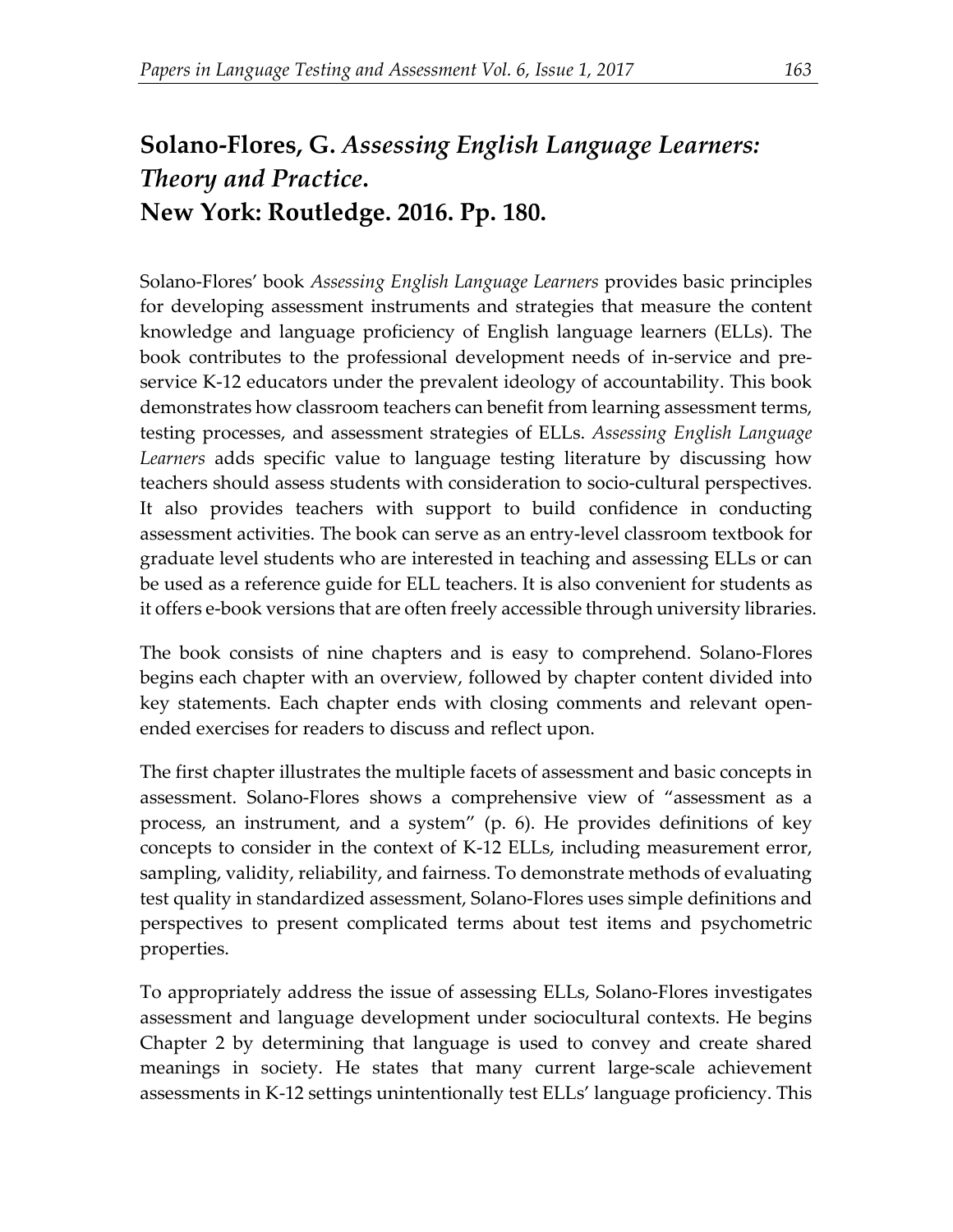poses a great threat to validity and fairness in testing. Solano-Flores embraces an important notion of assessing ELLs as emergent bilinguals instead of as two different monolingual individuals. He explains how educators should better understand the underappreciated linguistic skills and language variations of ELLs and bilinguals. This chapter is especially important for programs and schools that involve immigrants and bilingual children as it demonstrates the uniqueness of measuring the language proficiency of this heterogeneous group.

Chapters 3, 7, and 8 take into account the influence of culture on cognition to promote educators' critical thinking about test instruments. In Chapter 3, Solano-Flores introduces different types of assessment activities that teachers can use in classroom settings to help better understand students' thinking, for example, having students think aloud their learning processes, asking students to read aloud sentences and rephrase them, as well as conducting interviews. Key concepts such as cognitive load and metacognitive skills are also discussed in Chapter 3. Chapter 7 focuses on the effectiveness of test accommodations. The author presents and promotes the implementation of accessible resources such as translation, linguistic simplification, and extra time to ensure test fairness and meet the needs of ELLs. Chapter 8 investigates test review processes including examining the validity and fairness of test items and students' cognitive response processes. This chapter suggests ways that teachers can evaluate the alignment between the content of the test and classroom curriculum. These three separate chapters take into consideration the relationship between the characteristics of students and test items. They also demonstrate different methods used by researchers and administrators to improve test outcomes.

Chapters 4, 5, and 6 explore three different types of assessments: language proficiency assessment (Chapter 4), the process of assessing content knowledge in large-scale and classroom contexts (Chapter 5), and formative assessment (Chapter 6). Chapter 4 poses questions on how to define ELLs as proficient in English. Solano-Flores challenges the ideas that educators should use the same criteria to measure ELLs' English proficiency as is used to measure native speakers' proficiency. Next, Solano-Flores proposes to use a 'confusion matrix' and 'linguagrams' to assess ELLs using multiple measures to examine students' English proficiency. The idea behind a confusion matrix is to assess ELLs twice using comparable tests. Based on the consistency of two test results, educators can eliminate false positive or negative English proficiency classifications of students. Another recommendation, linguagrams, measure students' four subskills in both their first and second languages. By comparing test results from both languages,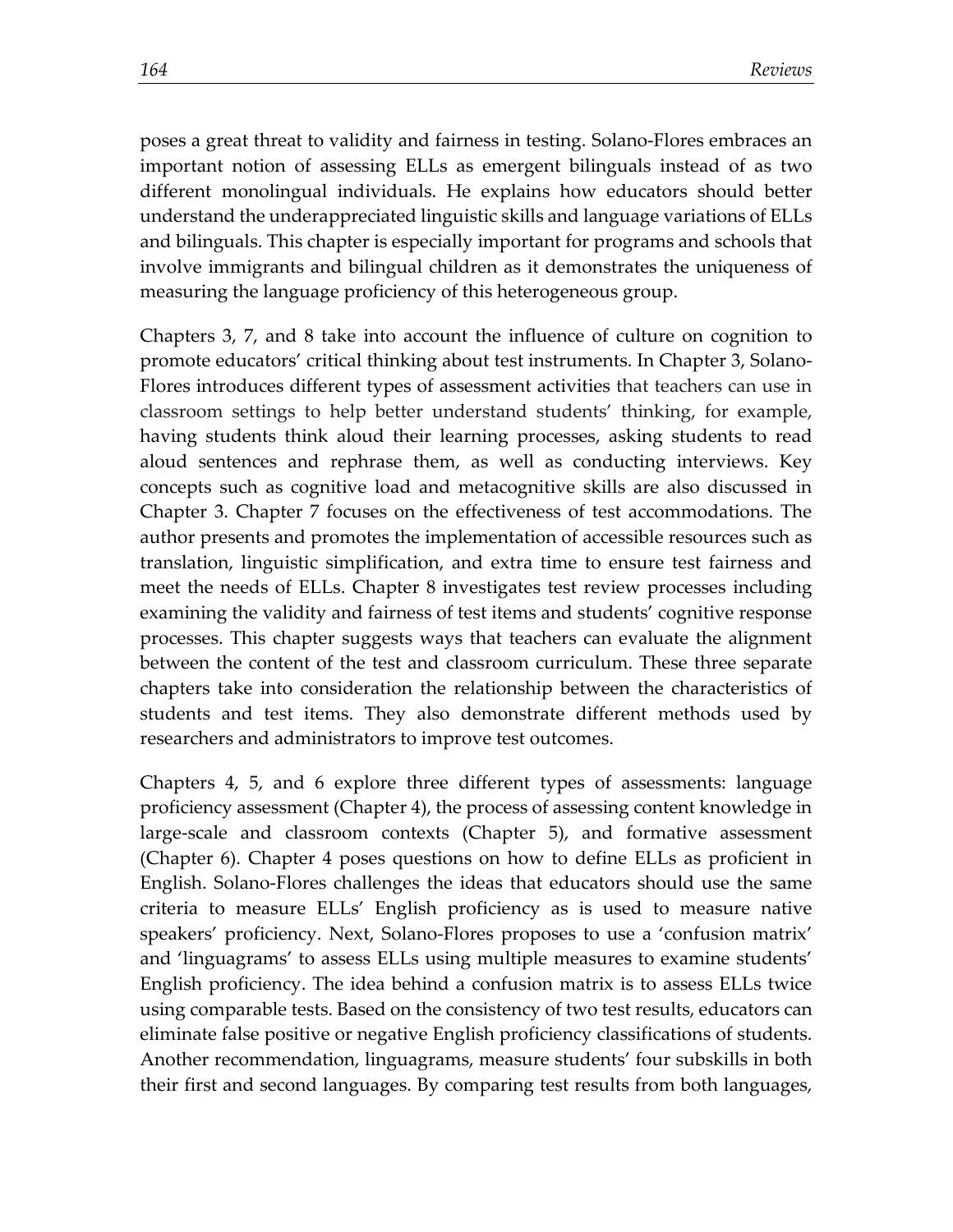educators are more likely to obtain a more comprehensive evaluation of students. In terms of assessing writing, Solano-Flores proposes using a holistic approach to measure ELLs' writing. He also argues that to accurately assess essays, educators should focus on the structure and ideas rather than "superficial" spelling and grammatical mistakes. (p. 74).

Chapter 5 discusses how large-scale tests are developed and the limitations of the "teach to the test" approach (p. 90). Under the era of accountability systems, teachers and administrators are held accountable for students' grades. Solano-Flores provides some guidance for overcoming the problems of solely focusing on grades and being oblivious of students' overall performance. He recommends that educators use assessment beyond grading, interpret standardized test properly, and develop more classroom performance assessments.

Chapter 6 discusses the use of formative assessments in ELL classroom contexts. The author proposes formative assessment as a communicative process and illustrates two effective strategies: giving feedback to students and empowering students to think critically. Additionally, Solano-Flores suggests giving ELLs extra time to respond and offers strategies to deal with the issue of code switching: the act of switching between two languages. For example, when two ELLs play storytelling games in class, they code switch between two languages depending on which language is more suitable for their purpose. They use phrases in their first language to describe stories that happened in their home country, and switch back to English to talk about their feelings toward the event. Solano-Flores states that code switching is a natural behavior and educators should not prevent it; instead, educators should recognize that code switching between languages helps students construct meaning through interaction.

This book covers a broad range of important topics and is tailored towards educators who interact with linguistically diverse populations. *Assessing English Language Leaners* is different from other fundamental textbooks. Solano-Flores believes that test designers should take into consideration the cognitive capabilities and language ability of ELLs and he provides guidelines to educators as to how to better understand, teach, and assess ELLs.

Throughout the book there is some repetition of key concepts, such as sampling (Chapters 1, 6, and 9), code switching (Chapters 2 and 6), validity and reliability (Chapters 1 and 9). Some of the repetition did not further this reader's knowledge of the subject. For example, code switching is first introduced in chapter 2 as a subtopic to help readers better understand the language variations of English